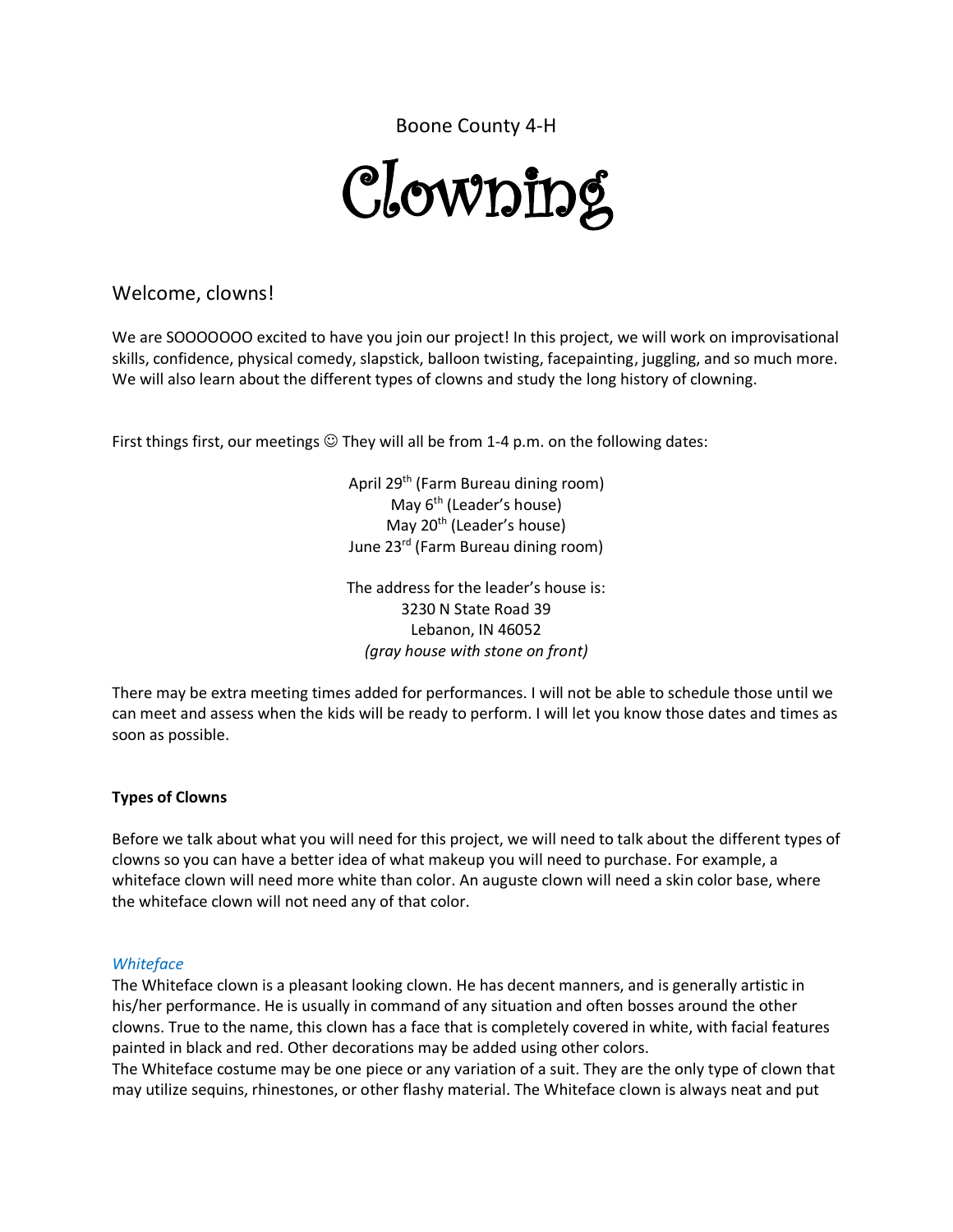together in appearance and has no skin showing that is not painted and/or covered in white.

*MAKEUP NEEDED: 7 oz (minimum) Mehron Clown White Lite, Mehron Grease color cups in black and red 0.5 oz (You can also buy the Mehron Pro-Pencil Makeup in these colors in addition or instead of the cups. I find that the kids have better control with the pencils, but it is completely up to you)*

#### *Auguste*

The Auguste is the most comedic of clowns. His/Her actions are wilder than the other clowns. This type of clown is often a troublemaker, using slapstick comedy to get away with more and bigger pranks. The Auguste face base makeup color is a variation of pink, red, or tan and not white. Features are exaggerated in size and are typically red and black in color. The mouth is thickly outlined with white, as are the eyes.

The Auguste clown is dressed in either well‐fitted garb or in a costume that does not fit (either oversized or too small would be appropriate). Bold colors, large prints and/patterns, and suspenders often characterize Auguste costumes.

*MAKEUP NEEDED: 1.25 oz (minimum) Mehron Foundation Grease- Lite Auguste (or Mehron CreamBlend Stick Makeup Light Auguste), Mehron Grease color cups in black, white, and red 0.5 oz (You can also buy the Mehron Pro-Pencil Makeup in these colors in addition or instead of the cups. I find that the kids have better control with the pencils, but it is completely up to you)*

#### *Hobo/Tramp/Bag Lady*

The Tramp/Hobo clown is the low man on the totem pole. He is usually responsible for cleaning up after the other clowns. The Hobo face can be painted in a flesh colored pink or tan. Make-up designs can often include a beard and highlights of white around the eyes and mouth.

The costume should be tattered looking. A dark suit with many patches, sloppy coat with many pockets, etc. A derby or silk hat often accompanies. The character and makeup portray a sad Tramp or a happy‐ go‐lucky Hobo.

*MAKEUP NEEDED: 1.25 oz (minimum) Mehron Foundation Grease- Lite Auguste (or Mehron CreamBlend Stick Makeup Light Auguste), Mehron Grease color cups in black and white 0.5 oz (You can also buy the Mehron Pro-Pencil Makeup in these colors in addition or instead of the cups. I find that the kids have better control with the pencils, but it is completely up to you)*

#### *Character Clown*

This clown depicts a specific character or occupation. A character clown can be anything; baseball player, ballerina, doctor, etc. Makeup and costume for this clown can be any of the above mentioned clown types. The makeup should complement the specific character being portrayed and can be subtle or bold, as long as it does not detract from the overall effect.